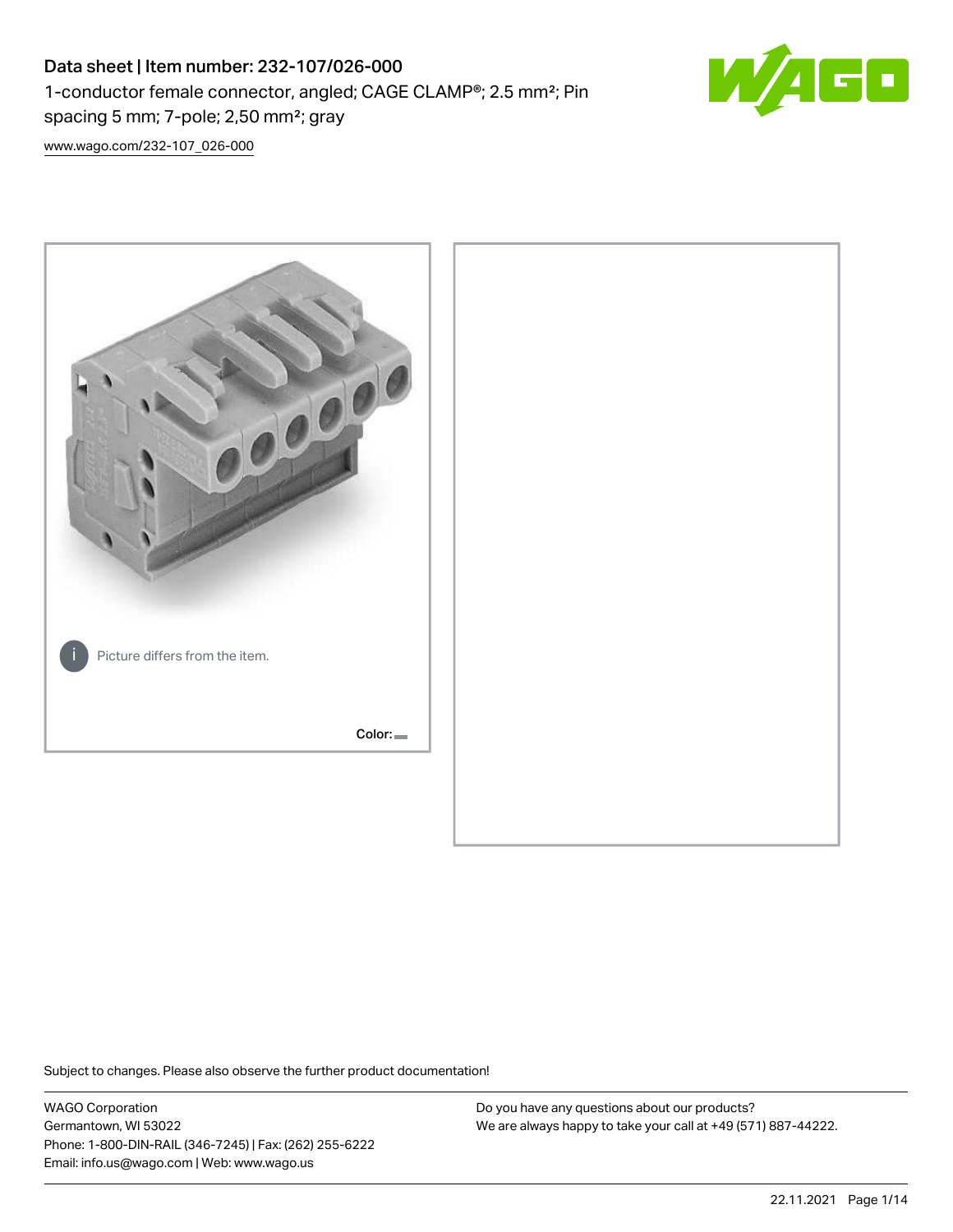

Dimensions in mm

 $L =$  (pole no. x pin spacing) + 1.5 mm + 0.9 mm

2- to 3-pole female connectors – one latch only

#### Item description

- **Universal connection for all conductor types**
- Easy cable pre-assembly and on-unit wiring via vertical and horizontal CAGE CLAMP<sup>®</sup> actuation  $\blacksquare$
- $\blacksquare$ Integrated test ports
- $\blacksquare$ With coding fingers

Subject to changes. Please also observe the further product documentation! Data

WAGO Corporation Germantown, WI 53022 Phone: 1-800-DIN-RAIL (346-7245) | Fax: (262) 255-6222 Email: info.us@wago.com | Web: www.wago.us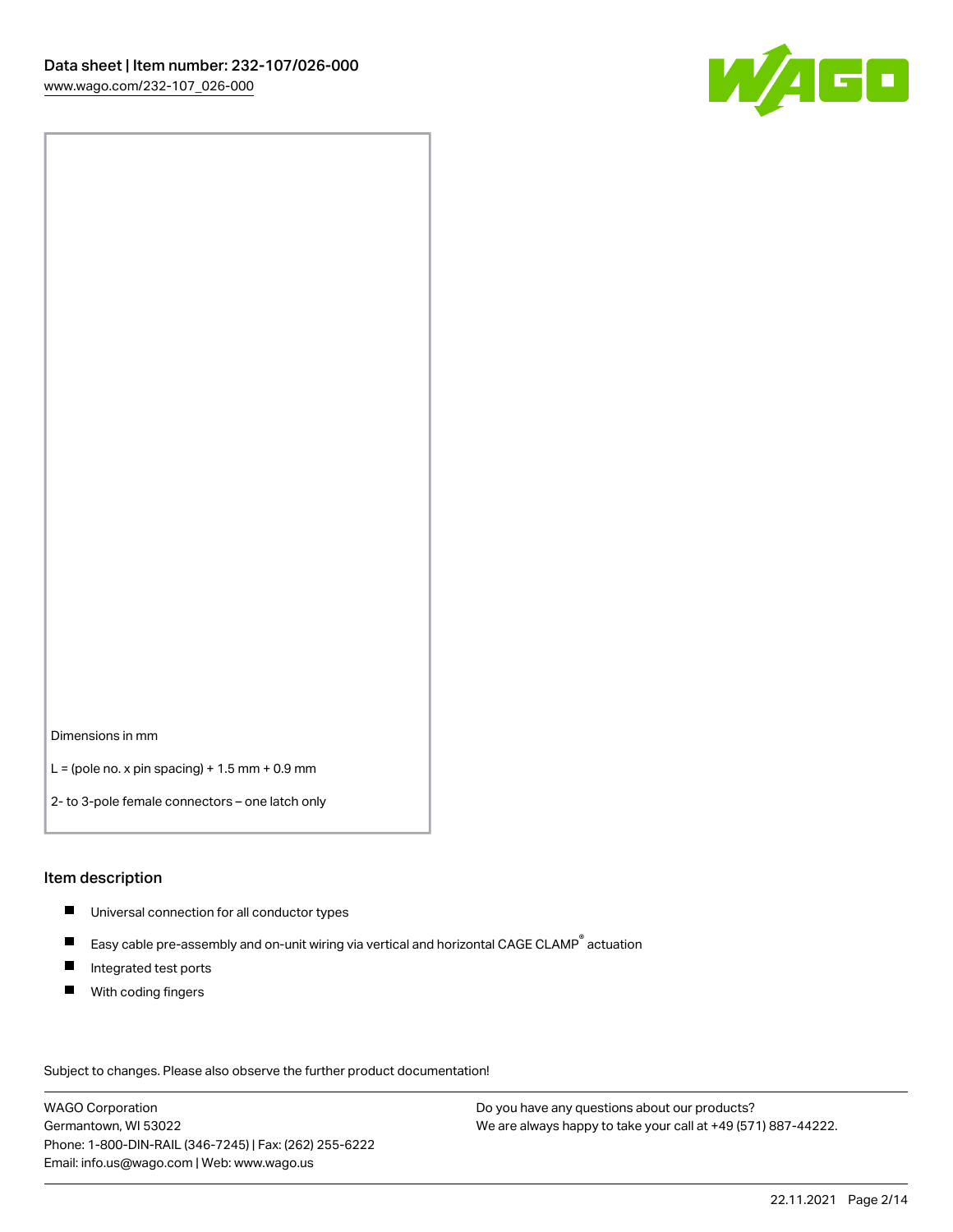

## Data Notes

| Safety information 1 | The MCS-MULTI CONNECTION SYSTEM includes connectors<br>without breaking capacity in accordance with DIN EN 61984. When<br>used as intended, these connectors must not be connected<br>/disconnected when live or under load. The circuit design should<br>ensure header pins, which can be touched, are not live when<br>unmated. |
|----------------------|-----------------------------------------------------------------------------------------------------------------------------------------------------------------------------------------------------------------------------------------------------------------------------------------------------------------------------------|
| Variants:            | Gold-plated or partially gold-plated contact surfaces<br>Other versions (or variants) can be requested from WAGO Sales or<br>configured at https://configurator.wago.com/                                                                                                                                                         |

## Electrical data

## IEC Approvals

| Ratings per                 | IEC/EN 60664-1                                                        |
|-----------------------------|-----------------------------------------------------------------------|
| Rated voltage (III / 3)     | 320 V                                                                 |
| Rated surge voltage (III/3) | 4 <sub>k</sub> V                                                      |
| Rated voltage (III/2)       | 320 V                                                                 |
| Rated surge voltage (III/2) | 4 <sub>k</sub> V                                                      |
| Nominal voltage (II/2)      | 630 V                                                                 |
| Rated surge voltage (II/2)  | 4 <sub>k</sub> V                                                      |
| Rated current               | 14A                                                                   |
| Legend (ratings)            | $(III / 2)$ $\triangle$ Overvoltage category III / Pollution degree 2 |

## UL Approvals

| Approvals per                  | UL 1059 |
|--------------------------------|---------|
| Rated voltage UL (Use Group B) | 300 V   |
| Rated current UL (Use Group B) | 15 A    |
| Rated voltage UL (Use Group D) | 300 V   |
| Rated current UL (Use Group D) | 10 A    |

## Ratings per UL

| Rated voltage UL 1977 | 300 V |
|-----------------------|-------|
| Rated current UL 1977 |       |

## CSA Approvals

Approvals per CSA

| <b>WAGO Corporation</b>                                | Do you have any questions about our products?                 |
|--------------------------------------------------------|---------------------------------------------------------------|
| Germantown, WI 53022                                   | We are always happy to take your call at +49 (571) 887-44222. |
| Phone: 1-800-DIN-RAIL (346-7245)   Fax: (262) 255-6222 |                                                               |
| Email: info.us@wago.com   Web: www.wago.us             |                                                               |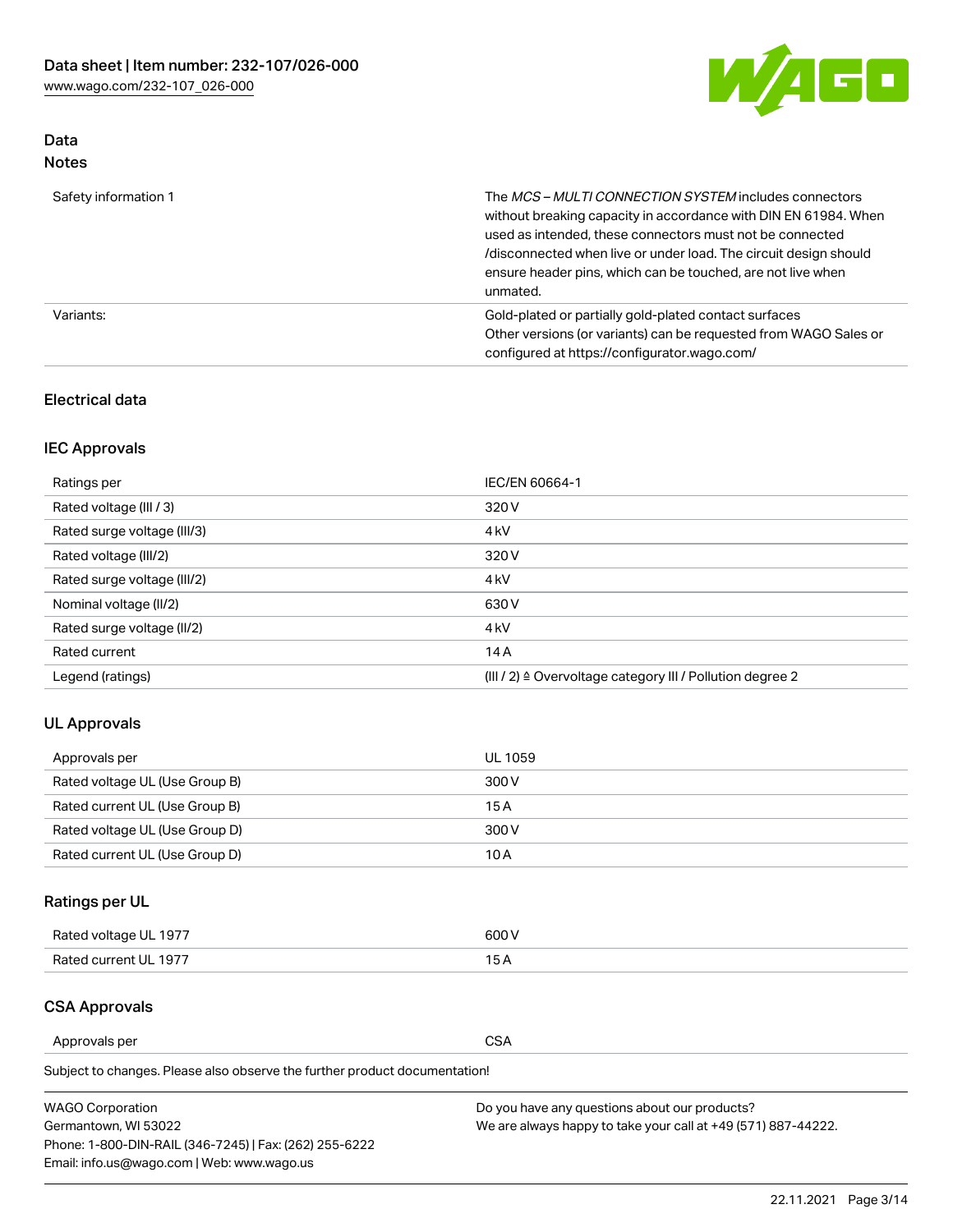[www.wago.com/232-107\\_026-000](http://www.wago.com/232-107_026-000)



| Rated voltage CSA (Use Group B) | 300 V |
|---------------------------------|-------|
| Rated current CSA (Use Group B) | 15 A  |
| Rated voltage CSA (Use Group D) | 300 V |
| Rated current CSA (Use Group D) | 10 A  |

## Connection data

| Total number of connection points |  |
|-----------------------------------|--|
| Total number of potentials        |  |
| Number of connection types        |  |
| Number of levels                  |  |

## Connection 1

| Connection technology                             | CAGE CLAMP <sup>®</sup>                 |
|---------------------------------------------------|-----------------------------------------|
| Actuation type                                    | Operating tool                          |
| Solid conductor                                   | $0.082.5$ mm <sup>2</sup> / 28  12 AWG  |
| Fine-stranded conductor                           | $0.08$ 2.5 mm <sup>2</sup> / 28  12 AWG |
| Fine-stranded conductor; with insulated ferrule   | $0.251.5$ mm <sup>2</sup>               |
| Fine-stranded conductor; with uninsulated ferrule | $0.252.5$ mm <sup>2</sup>               |
| Strip length                                      | $89$ mm $/$ 0.31  0.35 inch             |
| Number of poles                                   |                                         |
| Conductor entry direction to mating direction     | 270°                                    |

## Physical data

| Pin spacing | 5 mm / 0.197 inch     |
|-------------|-----------------------|
| Width       | 37.4 mm / 1.472 inch  |
| Height      | 23.9 mm / 0.941 inch  |
| Depth       | 22.75 mm / 0.896 inch |

## Mechanical data

| Design<br>angled |  |
|------------------|--|
|------------------|--|

## Plug-in connection

| Contact type (pluggable connector) | Female connector/socket |
|------------------------------------|-------------------------|
| Connector (connection type)        | for conductor           |
| Mismating protection               | No                      |
| Locking of plug-in connection      | Without                 |

| <b>WAGO Corporation</b>                                | Do you have any questions about our products?                 |
|--------------------------------------------------------|---------------------------------------------------------------|
| Germantown, WI 53022                                   | We are always happy to take your call at +49 (571) 887-44222. |
| Phone: 1-800-DIN-RAIL (346-7245)   Fax: (262) 255-6222 |                                                               |
| Email: info.us@wago.com   Web: www.wago.us             |                                                               |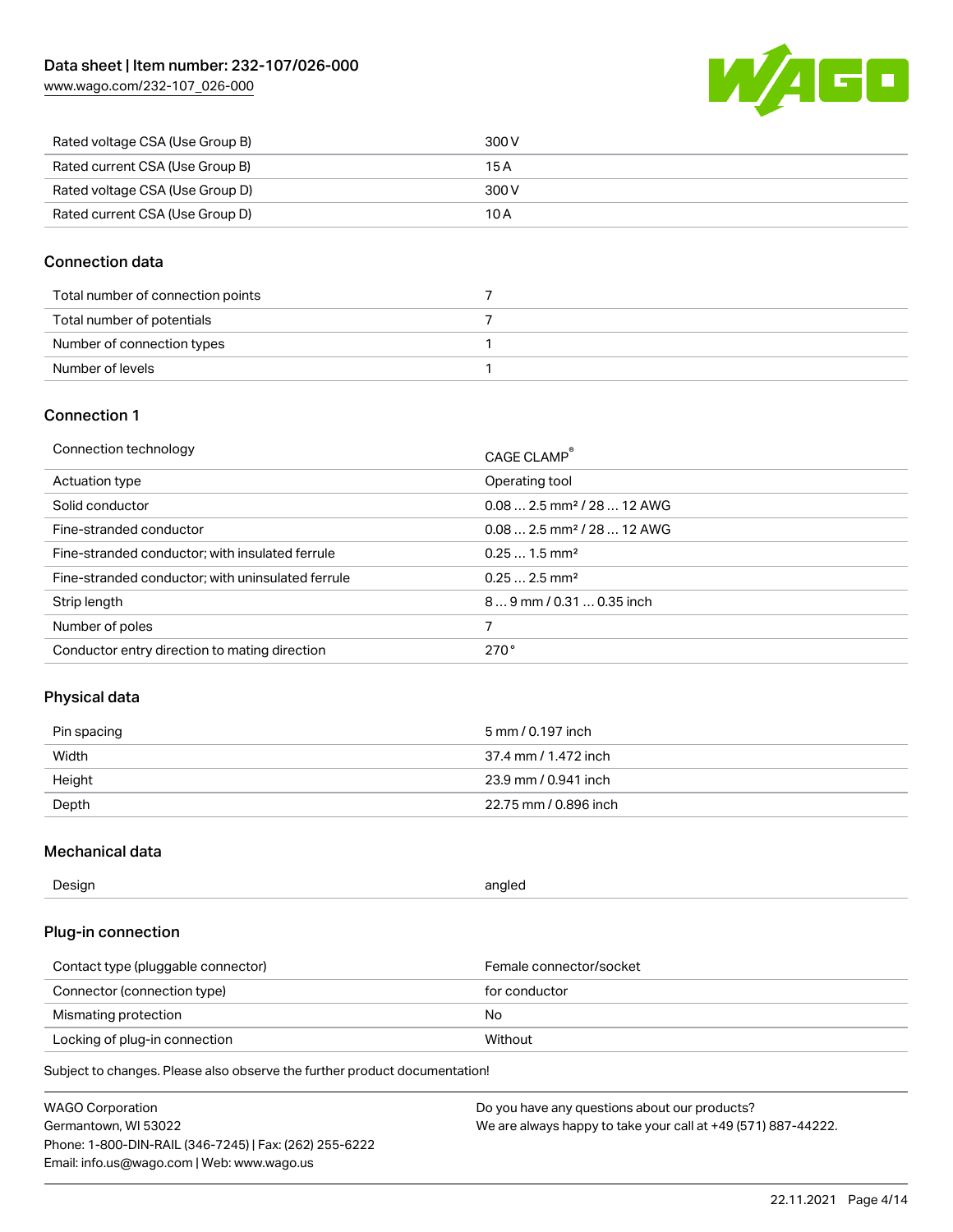

## Material data

| Color                       | gray                              |
|-----------------------------|-----------------------------------|
| Material group              |                                   |
| Insulation material         | Polyamide (PA66)                  |
| Flammability class per UL94 | V <sub>0</sub>                    |
| Clamping spring material    | Chrome nickel spring steel (CrNi) |
| Contact material            | Copper alloy                      |
| Contact plating             | tin-plated                        |
| Fire load                   | 0.215 MJ                          |
| Weight                      | 13.1 <sub>g</sub>                 |

## Environmental requirements

| Limit temperature range<br>.<br>. | . +85 °Ր<br>$-60$ |
|-----------------------------------|-------------------|
|-----------------------------------|-------------------|

#### Commercial data

| Product Group         | 3 (Multi Conn. System) |
|-----------------------|------------------------|
| PU (SPU)              | 50 Stück               |
| Packaging type        | box                    |
| Country of origin     | PL                     |
| <b>GTIN</b>           | 4044918383929          |
| Customs tariff number | 8536694040             |

## Approvals / Certificates

## Country specific Approvals

| Logo | Approval                                            | <b>Additional Approval Text</b> | Certificate<br>name |
|------|-----------------------------------------------------|---------------------------------|---------------------|
|      | <b>CB</b><br><b>DEKRA Certification B.V.</b>        | IEC 61984                       | NL-39756            |
|      | <b>CSA</b><br>DEKRA Certification B.V.              | C <sub>22.2</sub>               | 1466354             |
| EMA  | <b>KEMA/KEUR</b><br><b>DEKRA Certification B.V.</b> | EN 61984                        | 2190761.01          |

#### Ship Approvals

| <b>WAGO Corporation</b>                                | Do you have any questions about our products?                 |
|--------------------------------------------------------|---------------------------------------------------------------|
| Germantown, WI 53022                                   | We are always happy to take your call at +49 (571) 887-44222. |
| Phone: 1-800-DIN-RAIL (346-7245)   Fax: (262) 255-6222 |                                                               |
| Email: info.us@wago.com   Web: www.wago.us             |                                                               |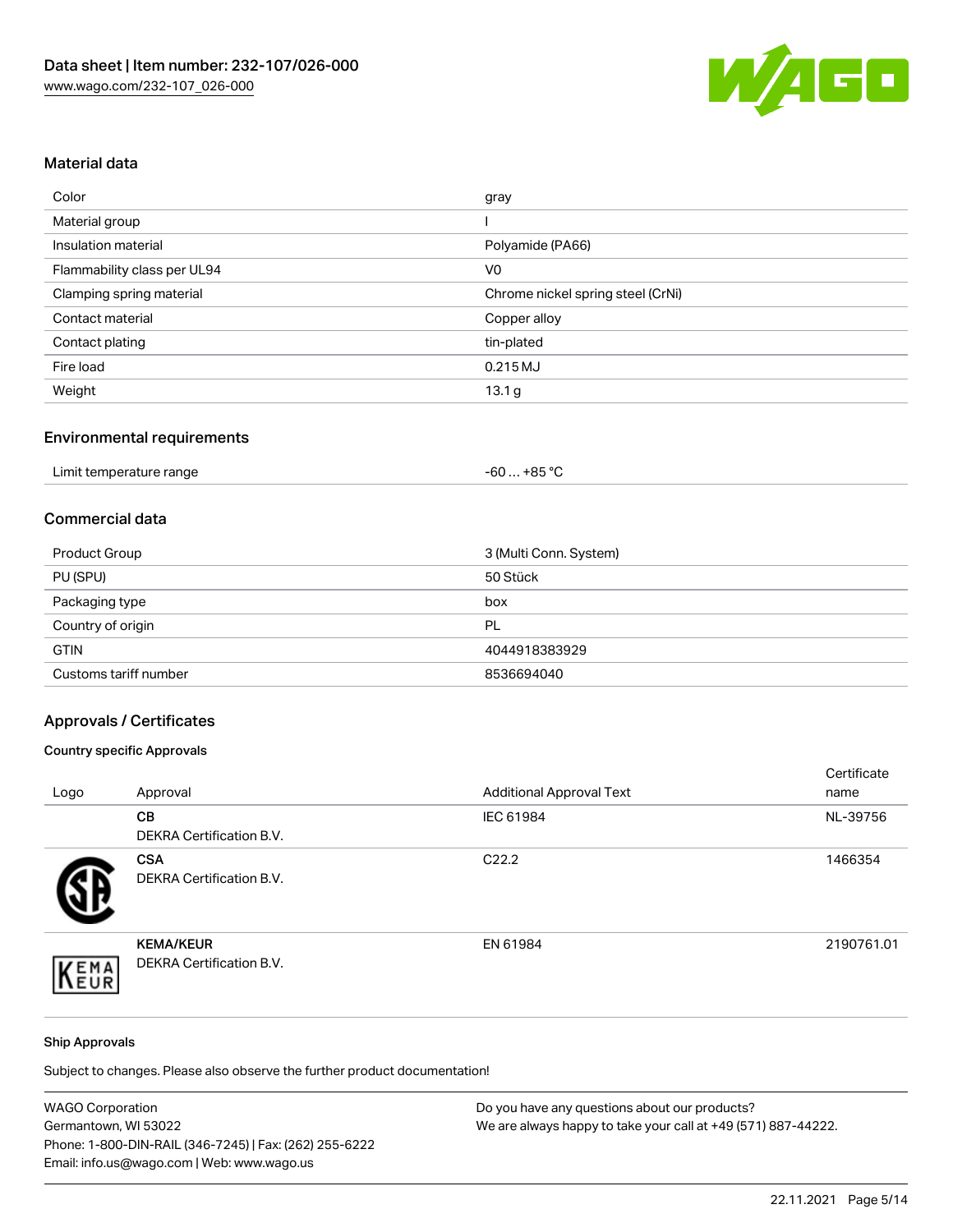

| Logo                                               | Approval                                                                                                       | <b>Additional Approval Text</b> | Certificate<br>name                 |
|----------------------------------------------------|----------------------------------------------------------------------------------------------------------------|---------------------------------|-------------------------------------|
| ABS                                                | <b>ABS</b><br>American Bureau of Shipping                                                                      |                                 | $19 -$<br>HG15869876-<br><b>PDA</b> |
|                                                    | <b>BV</b><br>Bureau Veritas S.A.                                                                               | <b>IEC 60998</b>                | 11915/D0 BV                         |
|                                                    | <b>DNV GL</b><br>Det Norske Veritas, Germanischer Lloyd                                                        |                                 | TAE 000016Z                         |
| <b>UL-Approvals</b>                                |                                                                                                                |                                 |                                     |
| Logo                                               | Approval                                                                                                       | <b>Additional Approval Text</b> | Certificate<br>name                 |
|                                                    | UL<br>Underwriters Laboratories Inc.                                                                           | UL 1059                         | E45172                              |
|                                                    | <b>UR</b><br>Underwriters Laboratories Inc.                                                                    | <b>UL 1977</b>                  | E45171                              |
| Counterpart                                        |                                                                                                                |                                 |                                     |
|                                                    | Item no.231-607<br>Male connector; 7-pole; Pin spacing 5 mm; gray                                              |                                 | www.wago.com/231-607                |
|                                                    | Item no.231-437/001-000<br>Male header; 7-pole; THT; 1.0 x 1.0 mm solder pin; angled; pin spacing 5 mm; gray   |                                 | www.wago.com/231-437/001-000        |
|                                                    | Item no.231-137/001-000<br>Male header; 7-pole; THT; 1.0 x 1.0 mm solder pin; straight; pin spacing 5 mm; gray |                                 | www.wago.com/231-137/001-000        |
| <b>Optional accessories</b><br>Marking accessories |                                                                                                                |                                 |                                     |
| Marking strip                                      |                                                                                                                |                                 |                                     |
|                                                    | Subject to changes. Please also observe the further product documentation!                                     |                                 |                                     |

WAGO Corporation Germantown, WI 53022 Phone: 1-800-DIN-RAIL (346-7245) | Fax: (262) 255-6222 Email: info.us@wago.com | Web: www.wago.us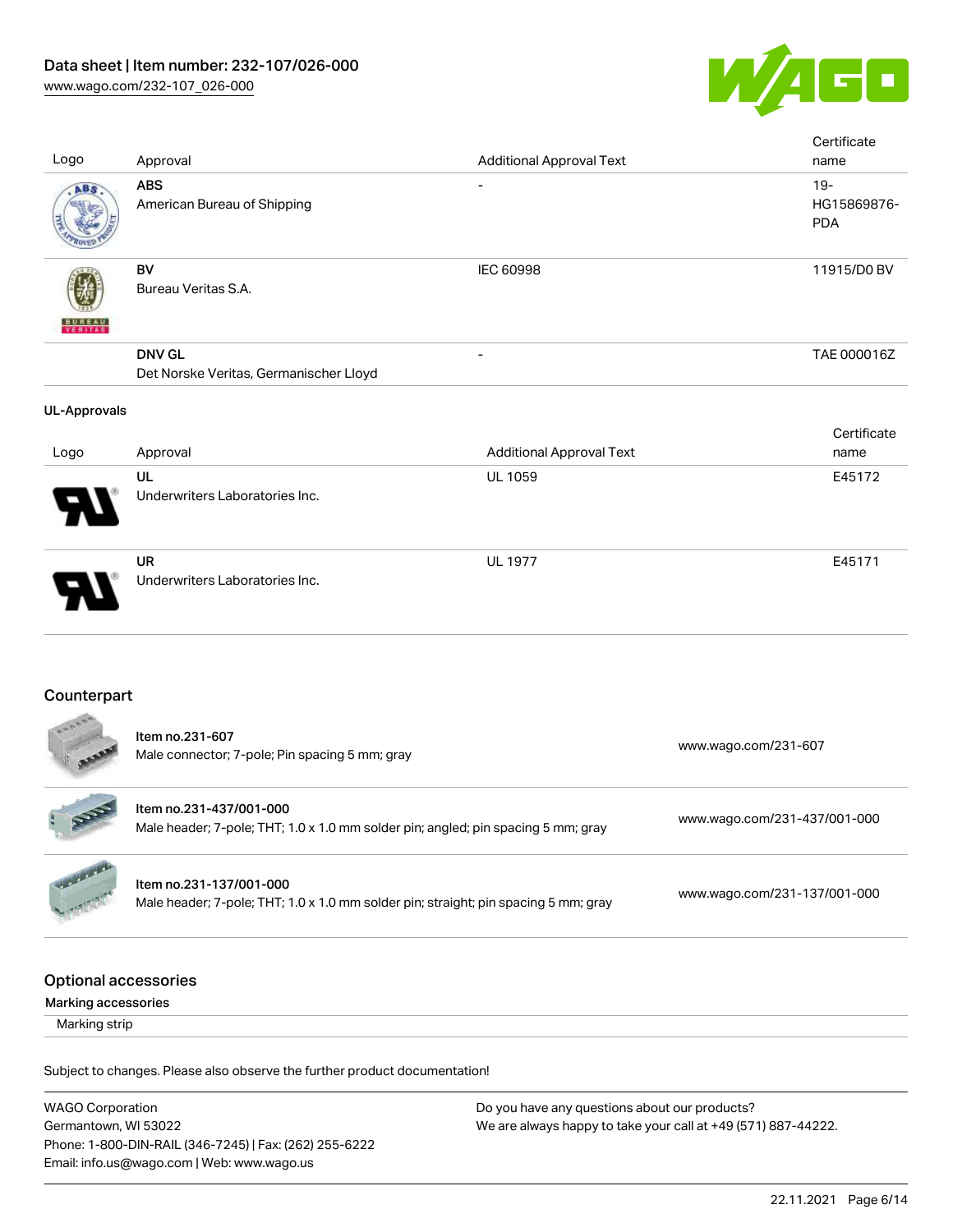[www.wago.com/232-107\\_026-000](http://www.wago.com/232-107_026-000)



|                            | Item no.: 210-331/500-103<br>Marking strips; as a DIN A4 sheet; MARKED; 1-12 (300x); Height of marker strip: 2.3 mm/0.091 in; Strip<br>length 182 mm; Horizontal marking; Self-adhesive; white  | www.wago.com/210-331<br>/500-103 |
|----------------------------|-------------------------------------------------------------------------------------------------------------------------------------------------------------------------------------------------|----------------------------------|
|                            | Item no.: 210-331/500-104<br>Marking strips; as a DIN A4 sheet; MARKED; 13-24 (300x); Height of marker strip: 2.3 mm/0.091 in; Strip<br>length 182 mm; Horizontal marking; Self-adhesive; white | www.wago.com/210-331<br>/500-104 |
|                            | Item no.: 210-332/500-202<br>Marking strips; as a DIN A4 sheet; MARKED; 1-16 (160x); Height of marker strip: 3 mm; Strip length 182<br>mm; Horizontal marking; Self-adhesive; white             | www.wago.com/210-332<br>/500-202 |
|                            | Item no.: 210-332/500-206<br>Marking strips; as a DIN A4 sheet; MARKED; 33-48 (160x); Height of marker strip: 3 mm; Strip length<br>182 mm; Horizontal marking; Self-adhesive; white            | www.wago.com/210-332<br>/500-206 |
|                            | Item no.: 210-332/500-205<br>Marking strips; as a DIN A4 sheet; MARKED; 1-32 (80x); Height of marker strip: 3 mm; Strip length 182<br>mm; Horizontal marking; Self-adhesive; white              | www.wago.com/210-332<br>/500-205 |
|                            | Item no.: 210-332/500-204<br>Marking strips; as a DIN A4 sheet; MARKED; 17-32 (160x); Height of marker strip: 3 mm; Strip length<br>182 mm; Horizontal marking; Self-adhesive; white            | www.wago.com/210-332<br>/500-204 |
| <b>Testing accessories</b> |                                                                                                                                                                                                 |                                  |
| Testing accessories        |                                                                                                                                                                                                 |                                  |
|                            | Item no.: 210-136<br>Test plug; 2 mm Ø; with 500 mm cable                                                                                                                                       | www.wago.com/210-136             |
|                            | Item no.: 231-661<br>Test plugs for female connectors; for 5 mm and 5.08 mm pin spacing; 2,50 mm <sup>2</sup> ; light gray                                                                      | www.wago.com/231-661             |
| Insulations stops          |                                                                                                                                                                                                 |                                  |
| Insulation stop            |                                                                                                                                                                                                 |                                  |
|                            | Item no.: 231-672<br>Insulation stop; 0.75 - 1 mm <sup>2</sup> ; dark gray                                                                                                                      | www.wago.com/231-672             |
|                            | Item no.: 231-670<br>Insulation stop; 0.08-0.2 mm <sup>2</sup> / 0.2 mm <sup>2</sup> "s"; white                                                                                                 | www.wago.com/231-670             |
|                            | Item no.: 231-671<br>Insulation stop; 0.25 - 0.5 mm <sup>2</sup> ; light gray                                                                                                                   | www.wago.com/231-671             |
| <b>Tools</b>               |                                                                                                                                                                                                 |                                  |
| Operating tool             |                                                                                                                                                                                                 |                                  |
|                            | Item no.: 209-130                                                                                                                                                                               |                                  |
|                            | Subject to changes. Please also observe the further product documentation!                                                                                                                      |                                  |
|                            |                                                                                                                                                                                                 |                                  |

WAGO Corporation Germantown, WI 53022 Phone: 1-800-DIN-RAIL (346-7245) | Fax: (262) 255-6222 Email: info.us@wago.com | Web: www.wago.us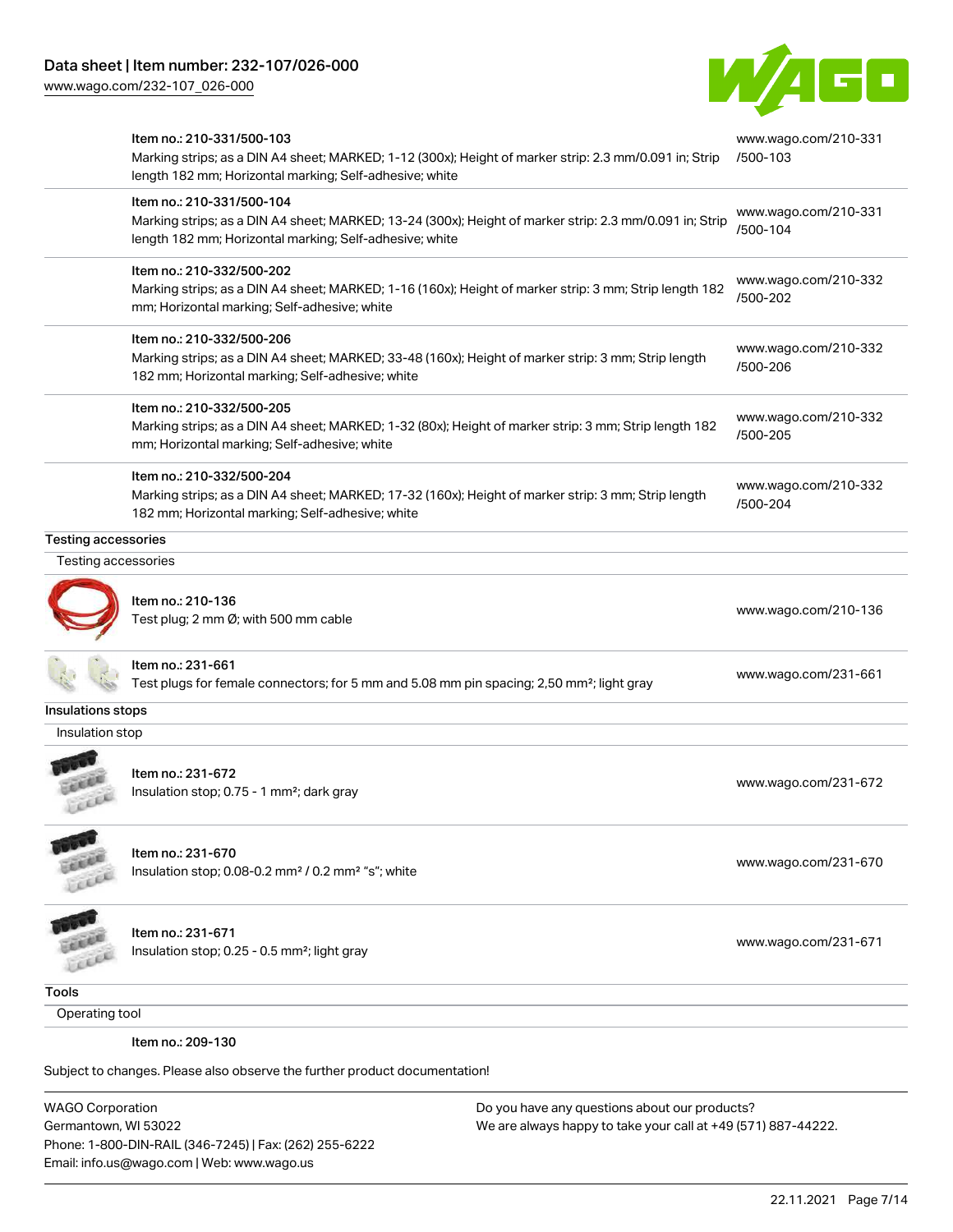# Data sheet | Item number: 232-107/026-000

[www.wago.com/232-107\\_026-000](http://www.wago.com/232-107_026-000)



|         | Operating tool; suitable for 264, 280 and 281 Series; 1-way; of insulating material; white | www.wago.com/209-130 |
|---------|--------------------------------------------------------------------------------------------|----------------------|
|         | Item no.: 231-159<br>Operating tool; natural                                               | www.wago.com/231-159 |
|         | Item no.: 231-231<br>Combination operating tool; red                                       | www.wago.com/231-231 |
|         | Item no.: 231-131<br>Operating tool; made of insulating material; 1-way; loose; white      | www.wago.com/231-131 |
|         | Item no.: 231-291<br>Operating tool; made of insulating material; 1-way; loose; red        | www.wago.com/231-291 |
|         | Item no.: 280-432<br>Operating tool; made of insulating material; 2-way; white             | www.wago.com/280-432 |
|         | Item no.: 280-434<br>Operating tool; made of insulating material; 4-way                    | www.wago.com/280-434 |
|         | Item no.: 280-437<br>Operating tool; made of insulating material; 7-way                    | www.wago.com/280-437 |
|         | Item no.: 280-440<br>Operating tool; made of insulating material; 10-way                   | www.wago.com/280-440 |
|         | Item no.: 280-435<br>Operating tool; made of insulating material; 5-way; gray              | www.wago.com/280-435 |
|         | Item no.: 280-436<br>Operating tool; made of insulating material; 6-way                    | www.wago.com/280-436 |
|         | Item no.: 280-438<br>Operating tool; made of insulating material; 8-way                    | www.wago.com/280-438 |
|         | Item no.: 280-433<br>Operating tool; made of insulating material; 3-way                    | www.wago.com/280-433 |
| Jumpers |                                                                                            |                      |
| Jumper  |                                                                                            |                      |
|         | Item no.: 231-905<br>Jumper; for conductor entry; 5-way; insulated; gray                   | www.wago.com/231-905 |
|         | Item no.: 231-903<br>Jumper; for conductor entry; 3-way; insulated; gray                   | www.wago.com/231-903 |
|         | Item no.: 231-907<br>Jumper; for conductor entry; 7-way; insulated; gray                   | www.wago.com/231-907 |

| <b>WAGO Corporation</b>                                | Do you have any questions about our products?                 |
|--------------------------------------------------------|---------------------------------------------------------------|
| Germantown, WI 53022                                   | We are always happy to take your call at +49 (571) 887-44222. |
| Phone: 1-800-DIN-RAIL (346-7245)   Fax: (262) 255-6222 |                                                               |
| Email: info.us@wago.com   Web: www.wago.us             |                                                               |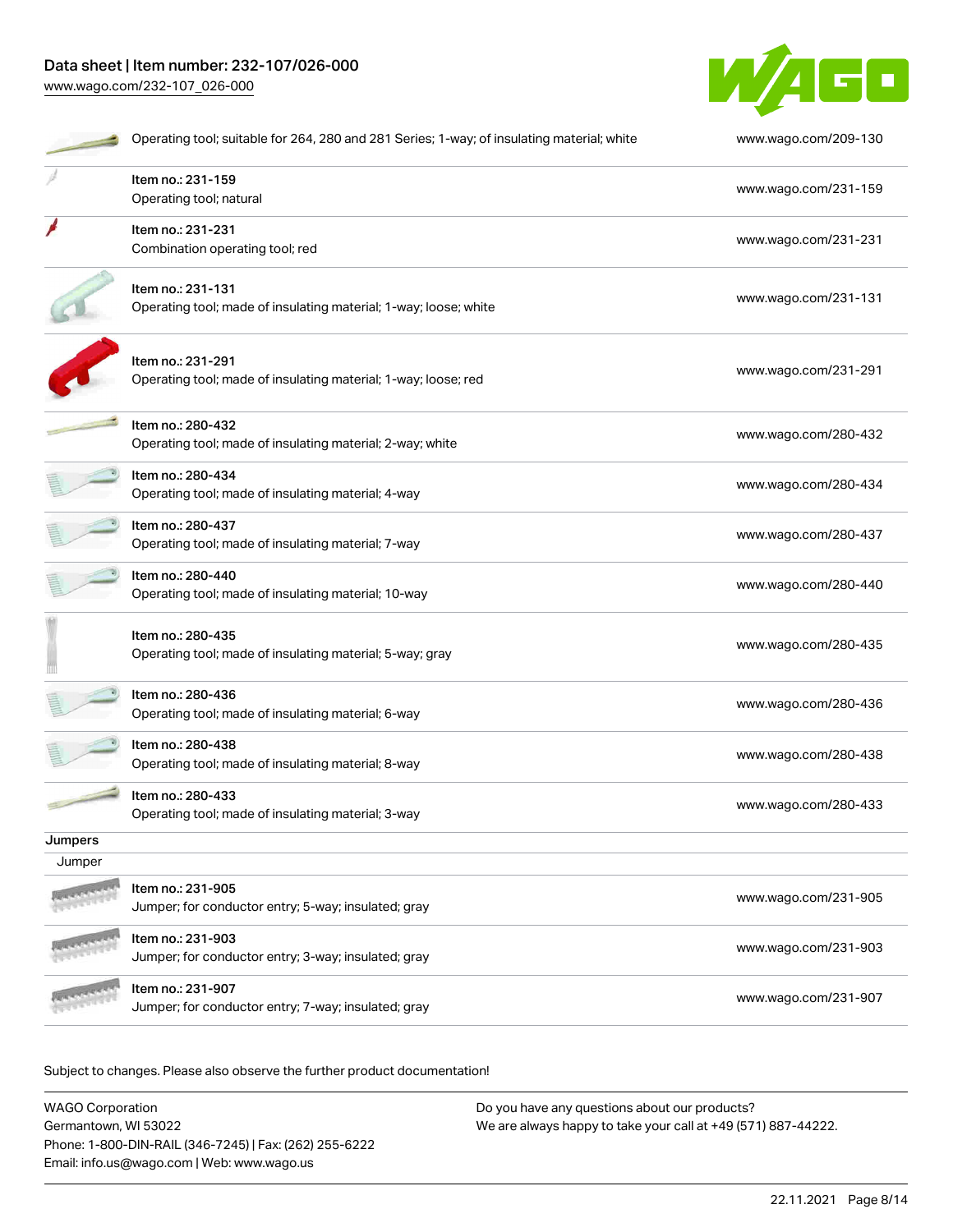[www.wago.com/232-107\\_026-000](http://www.wago.com/232-107_026-000)



[www.wago.com/231-910](http://www.wago.com/231-910)



Item no.: 231-910

Jumper; for conductor entry; 10-way; insulated; gray

|          | Item no.: 231-902<br>Jumper; for conductor entry; 2-way; insulated; gray                                                                                                           | www.wago.com/231-902 |
|----------|------------------------------------------------------------------------------------------------------------------------------------------------------------------------------------|----------------------|
| Ferrules |                                                                                                                                                                                    |                      |
| Ferrule  |                                                                                                                                                                                    |                      |
|          | Item no.: 216-101<br>Ferrule; Sleeve for 0.5 mm <sup>2</sup> / AWG 22; uninsulated; electro-tin plated; silver-colored                                                             | www.wago.com/216-101 |
|          | Item no.: 216-104<br>Ferrule; Sleeve for 1.5 mm <sup>2</sup> / AWG 16; uninsulated; electro-tin plated; silver-colored                                                             | www.wago.com/216-104 |
|          | Item no.: 216-106<br>Ferrule; Sleeve for 2.5 mm <sup>2</sup> / AWG 14; uninsulated; electro-tin plated; silver-colored                                                             | www.wago.com/216-106 |
|          | Item no.: 216-102<br>Ferrule; Sleeve for 0.75 mm <sup>2</sup> / AWG 20; uninsulated; electro-tin plated; silver-colored                                                            | www.wago.com/216-102 |
|          | Item no.: 216-103<br>Ferrule; Sleeve for 1 mm <sup>2</sup> / AWG 18; uninsulated; electro-tin plated                                                                               | www.wago.com/216-103 |
|          | Item no.: 216-123<br>Ferrule; Sleeve for 1 mm <sup>2</sup> / AWG 18; uninsulated; electro-tin plated; silver-colored                                                               | www.wago.com/216-123 |
|          | Item no.: 216-122<br>Ferrule; Sleeve for 0.75 mm <sup>2</sup> / AWG 20; uninsulated; electro-tin plated; silver-colored                                                            | www.wago.com/216-122 |
| I.       | Item no.: 216-124<br>Ferrule; Sleeve for 1.5 mm <sup>2</sup> / AWG 16; uninsulated; electro-tin plated                                                                             | www.wago.com/216-124 |
|          | Item no.: 216-142<br>Ferrule; Sleeve for 0.75 mm <sup>2</sup> / 18 AWG; uninsulated; electro-tin plated; electrolytic copper; gastight<br>crimped; acc. to DIN 46228, Part 1/08.92 | www.wago.com/216-142 |
|          | Item no.: 216-132<br>Ferrule; Sleeve for 0.34 mm <sup>2</sup> / AWG 24; uninsulated; electro-tin plated                                                                            | www.wago.com/216-132 |
|          | Item no.: 216-121<br>Ferrule; Sleeve for 0.5 mm <sup>2</sup> / AWG 22; uninsulated; electro-tin plated; silver-colored                                                             | www.wago.com/216-121 |
|          | Item no.: 216-143<br>Ferrule; Sleeve for 1 mm <sup>2</sup> / AWG 18; uninsulated; electro-tin plated; electrolytic copper; gastight<br>crimped; acc. to DIN 46228, Part 1/08.92    | www.wago.com/216-143 |
|          | Item no.: 216-131<br>Ferrule; Sleeve for 0.25 mm <sup>2</sup> / AWG 24; uninsulated; electro-tin plated; silver-colored                                                            | www.wago.com/216-131 |
|          | Item no.: 216-141<br>Ferrule; Sleeve for 0.5 mm <sup>2</sup> / 20 AWG; uninsulated; electro-tin plated; electrolytic copper; gastight<br>crimped; acc. to DIN 46228, Part 1/08.92  | www.wago.com/216-141 |
|          | Item no.: 216-152<br>Subject to changes. Please also observe the further product documentation!                                                                                    | www.wago.com/216-152 |
|          |                                                                                                                                                                                    |                      |

WAGO Corporation Germantown, WI 53022 Phone: 1-800-DIN-RAIL (346-7245) | Fax: (262) 255-6222 Email: info.us@wago.com | Web: www.wago.us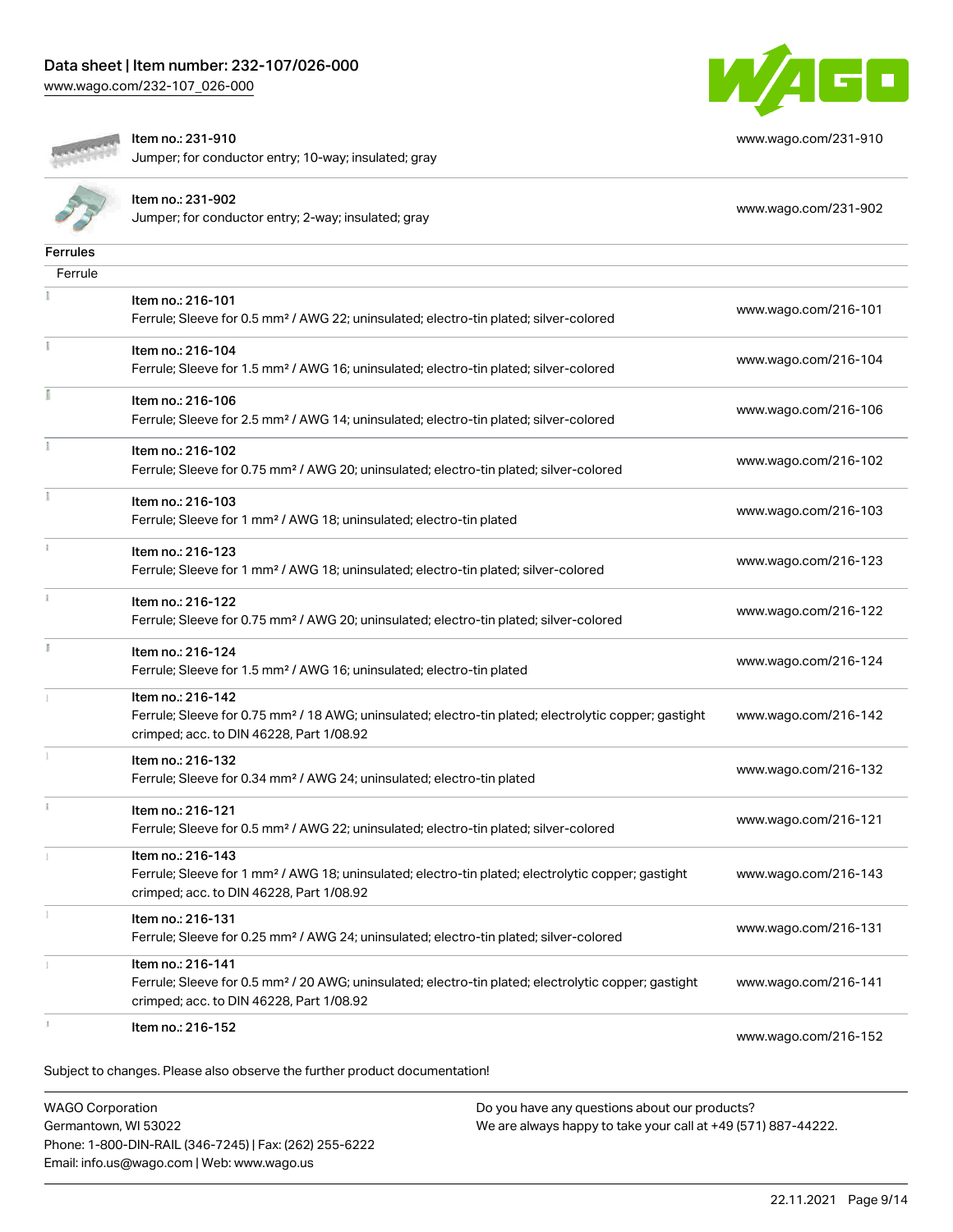## Data sheet | Item number: 232-107/026-000

Phone: 1-800-DIN-RAIL (346-7245) | Fax: (262) 255-6222

Email: info.us@wago.com | Web: www.wago.us

[www.wago.com/232-107\\_026-000](http://www.wago.com/232-107_026-000)



.<br>Subject to changes. Please also observe the further product documentation! WAGO Corporation Germantown, WI 53022 Do you have any questions about our products? We are always happy to take your call at +49 (571) 887-44222. Ferrule; Sleeve for 0.34 mm² / AWG 24; uninsulated; electro-tin plated Item no.: 216-203 Ferrule; Sleeve for 1 mm² / AWG 18; insulated; electro-tin plated; red [www.wago.com/216-203](http://www.wago.com/216-203) Item no.: 216-202 Ferrule; Sleeve for 0.75 mm² / 18 AWG; insulated; electro-tin plated; gray [www.wago.com/216-202](http://www.wago.com/216-202) Item no.: 216-151 Ferrule; Sleeve for 0.25 mm² / AWG 24; uninsulated; electro-tin plated [www.wago.com/216-151](http://www.wago.com/216-151) Item no.: 216-204 Ferrule; Sleeve for 1.5 mm² / AWG 16; insulated; electro-tin plated; black [www.wago.com/216-204](http://www.wago.com/216-204) Item no.: 216-144 Ferrule; Sleeve for 1.5 mm² / AWG 16; uninsulated; electro-tin plated; electrolytic copper; gastight crimped; acc. to DIN 46228, Part 1/08.92; silver-colored [www.wago.com/216-144](http://www.wago.com/216-144) Item no.: 216-201 Ferrule; Sleeve for 0.5 mm² / 20 AWG; insulated; electro-tin plated; white [www.wago.com/216-201](http://www.wago.com/216-201) Item no.: 216-223 Ferrule; Sleeve for 1 mm² / AWG 18; insulated; electro-tin plated; red [www.wago.com/216-223](http://www.wago.com/216-223) Item no.: 216-241 Ferrule; Sleeve for 0.5 mm² / 20 AWG; insulated; electro-tin plated; electrolytic copper; gastight crimped; acc. to DIN 46228, Part 4/09.90; white [www.wago.com/216-241](http://www.wago.com/216-241) Item no.: 216-242 Ferrule; Sleeve for 0.75 mm<sup>2</sup> / 18 AWG; insulated; electro-tin plated; electrolytic copper; gastight crimped; acc. to DIN 46228, Part 4/09.90; gray [www.wago.com/216-242](http://www.wago.com/216-242) Item no.: 216-222 Ferrule; Sleeve for 0.75 mm² / 18 AWG; insulated; electro-tin plated; gray [www.wago.com/216-222](http://www.wago.com/216-222) Item no.: 216-221 Ferrule; Sleeve for 0.5 mm² / 20 AWG; insulated; electro-tin plated; white [www.wago.com/216-221](http://www.wago.com/216-221) Item no.: 216-224 Ferrule; Sleeve for 1.5 mm² / AWG 16; insulated; electro-tin plated; black [www.wago.com/216-224](http://www.wago.com/216-224) Item no.: 216-243 Ferrule; Sleeve for 1 mm² / AWG 18; insulated; electro-tin plated; electrolytic copper; gastight crimped; [www.wago.com/216-243](http://www.wago.com/216-243) acc. to DIN 46228, Part 4/09.90; red Item no.: 216-244 Ferrule; Sleeve for 1.5 mm² / AWG 16; insulated; electro-tin plated; electrolytic copper; gastight crimped; acc. to DIN 46228, Part 4/09.90; black [www.wago.com/216-244](http://www.wago.com/216-244) Item no.: 216-263 Ferrule; Sleeve for 1 mm² / AWG 18; insulated; electro-tin plated; electrolytic copper; gastight crimped; [www.wago.com/216-263](http://www.wago.com/216-263) acc. to DIN 46228, Part 4/09.90; red Item no.: 216-264 Ferrule; Sleeve for 1.5 mm² / AWG 16; insulated; electro-tin plated; electrolytic copper; gastight crimped; acc. to DIN 46228, Part 4/09.90; black [www.wago.com/216-264](http://www.wago.com/216-264) Item no.: 216-284 Ferrule; Sleeve for 1.5 mm² / AWG 16; insulated; electro-tin plated; electrolytic copper; gastight [www.wago.com/216-284](http://www.wago.com/216-284)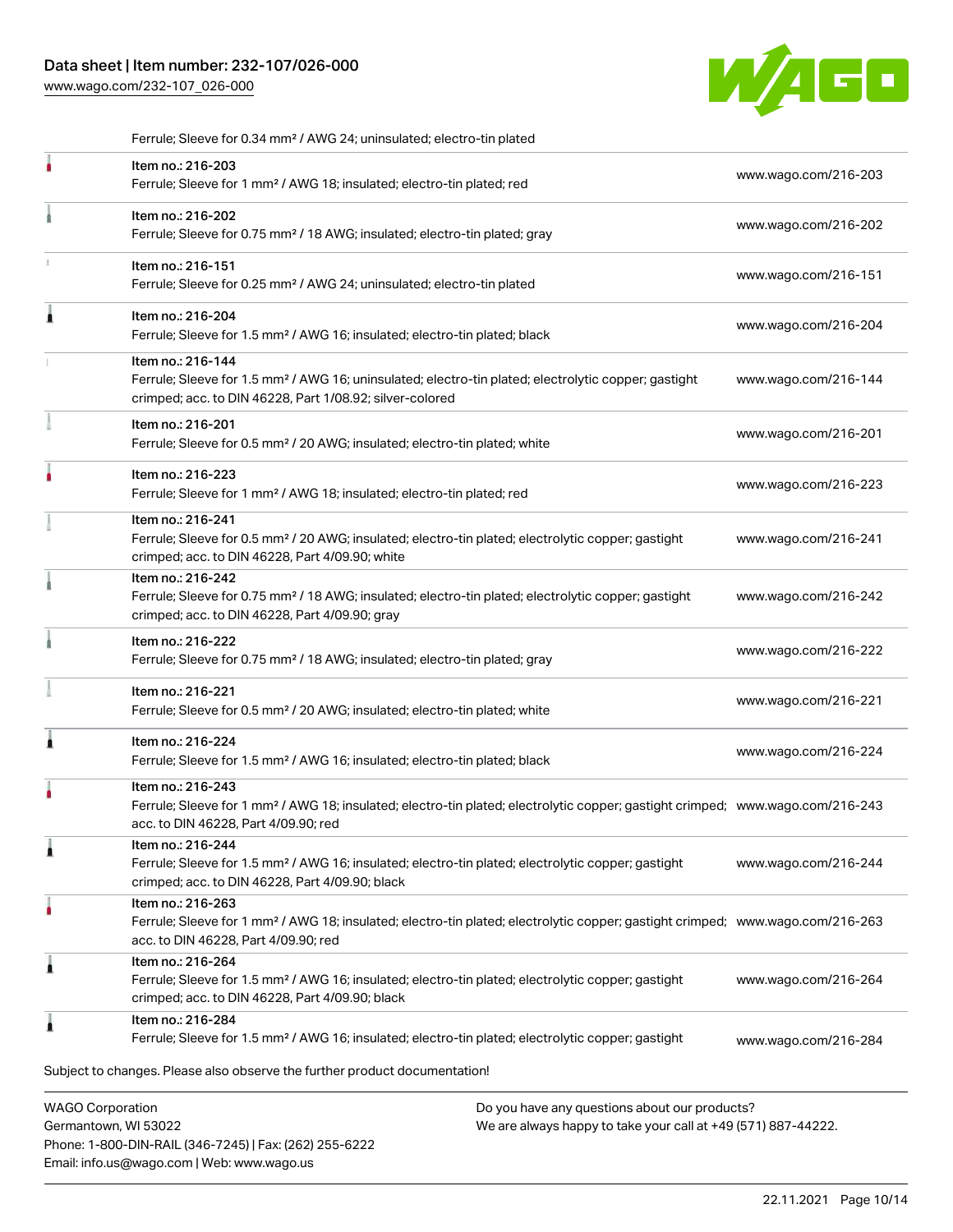Phone: 1-800-DIN-RAIL (346-7245) | Fax: (262) 255-6222

Email: info.us@wago.com | Web: www.wago.us

[www.wago.com/232-107\\_026-000](http://www.wago.com/232-107_026-000)



| crimped; acc. to DIN 46228, Part 4/09.90; black |  |  |  |  |  |  |
|-------------------------------------------------|--|--|--|--|--|--|
|-------------------------------------------------|--|--|--|--|--|--|

|                                                         | 011111pcd, aoo. to Dirt 40220, r art 4700.00, biaoit                                                                                                                                   |                                                                                                                |                      |                      |
|---------------------------------------------------------|----------------------------------------------------------------------------------------------------------------------------------------------------------------------------------------|----------------------------------------------------------------------------------------------------------------|----------------------|----------------------|
|                                                         | Item no.: 216-262<br>Ferrule; Sleeve for 0.75 mm <sup>2</sup> / 18 AWG; insulated; electro-tin plated; electrolytic copper; gastight<br>crimped; acc. to DIN 46228, Part 4/09.90; gray |                                                                                                                |                      | www.wago.com/216-262 |
|                                                         | Item no.: 216-301<br>Ferrule; Sleeve for 0.25 mm <sup>2</sup> / AWG 24; insulated; electro-tin plated; yellow                                                                          |                                                                                                                |                      | www.wago.com/216-301 |
|                                                         | Item no.: 216-321<br>Ferrule; Sleeve for 0.25 mm <sup>2</sup> / AWG 24; insulated; electro-tin plated; yellow                                                                          |                                                                                                                |                      | www.wago.com/216-321 |
| ı                                                       | Item no.: 216-322<br>Ferrule; Sleeve for 0.34 mm <sup>2</sup> / 22 AWG; insulated; electro-tin plated; green                                                                           |                                                                                                                |                      | www.wago.com/216-322 |
| ۸                                                       | Item no.: 216-302<br>Ferrule; Sleeve for 0.34 mm <sup>2</sup> / 22 AWG; insulated; electro-tin plated; light turquoise                                                                 |                                                                                                                |                      | www.wago.com/216-302 |
| <b>Strain relief</b>                                    |                                                                                                                                                                                        |                                                                                                                |                      |                      |
| Strain relief housing                                   |                                                                                                                                                                                        |                                                                                                                |                      |                      |
|                                                         | Item no.: 232-607<br>Strain relief housing; gray                                                                                                                                       |                                                                                                                |                      | www.wago.com/232-607 |
| Cover                                                   |                                                                                                                                                                                        |                                                                                                                |                      |                      |
| Cover                                                   |                                                                                                                                                                                        |                                                                                                                |                      |                      |
|                                                         | Item no.: 231-668<br>Lockout caps; for covering unused clamping units; gray                                                                                                            |                                                                                                                | www.wago.com/231-668 |                      |
| <b>Downloads</b><br>Documentation                       |                                                                                                                                                                                        |                                                                                                                |                      |                      |
| <b>Additional Information</b><br>Technical explanations |                                                                                                                                                                                        | 2019 Apr 3                                                                                                     | pdf<br>2.0 MB        | Download             |
| <b>CAD files</b>                                        |                                                                                                                                                                                        |                                                                                                                |                      |                      |
| CAD data                                                |                                                                                                                                                                                        |                                                                                                                |                      |                      |
|                                                         | 2D/3D Models 232-107/026-000                                                                                                                                                           |                                                                                                                | <b>URL</b>           | Download             |
| <b>CAE</b> data                                         |                                                                                                                                                                                        |                                                                                                                |                      |                      |
|                                                         | EPLAN Data Portal 232-107/026-000                                                                                                                                                      |                                                                                                                | <b>URL</b>           | Download             |
|                                                         | ZUKEN Portal 232-107/026-000                                                                                                                                                           |                                                                                                                | <b>URL</b>           | Download             |
|                                                         | EPLAN Data Portal 232-107/026-000                                                                                                                                                      |                                                                                                                | <b>URL</b>           | Download             |
|                                                         | Subject to changes. Please also observe the further product documentation!                                                                                                             |                                                                                                                |                      |                      |
| <b>WAGO Corporation</b><br>Germantown, WI 53022         |                                                                                                                                                                                        | Do you have any questions about our products?<br>We are always happy to take your call at +49 (571) 887-44222. |                      |                      |

22.11.2021 Page 11/14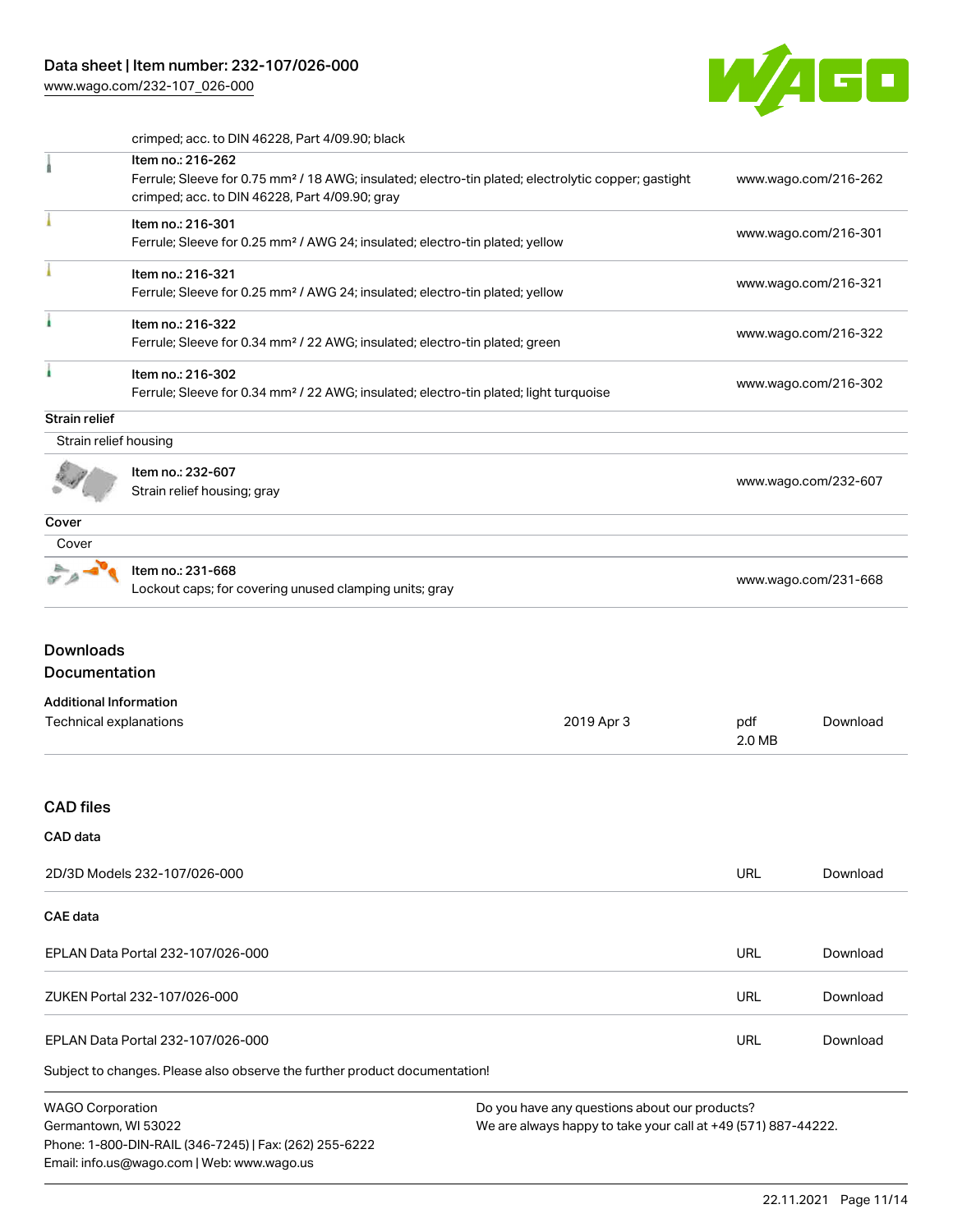

#### Environmental Product Compliance

Compliance Search

Environmental Product Compliance 232-107/026-000 1-conductor female connector, angled; CAGE CLAMP®; 2.5 mm²; Pin spacing 5 mm; 7 pole; 2,50 mm²; gray URL [Download](https://www.wago.com/global/d/ComplianceLinkMediaContainer_232-107_026-000)

#### Installation Notes



Inserting a conductor via 3.5 mm screwdriver – CAGE CLAMP® actuation parallel to conductor entry.



Inserting a conductor via 3.5 mm screwdriver – CAGE CLAMP® actuation perpendicular to conductor entry.



Inserting a conductor into CAGE CLAMP® unit via operating lever (231-291).



Inserting a conductor via operating tool.

Subject to changes. Please also observe the further product documentation!

WAGO Corporation Germantown, WI 53022 Phone: 1-800-DIN-RAIL (346-7245) | Fax: (262) 255-6222 Email: info.us@wago.com | Web: www.wago.us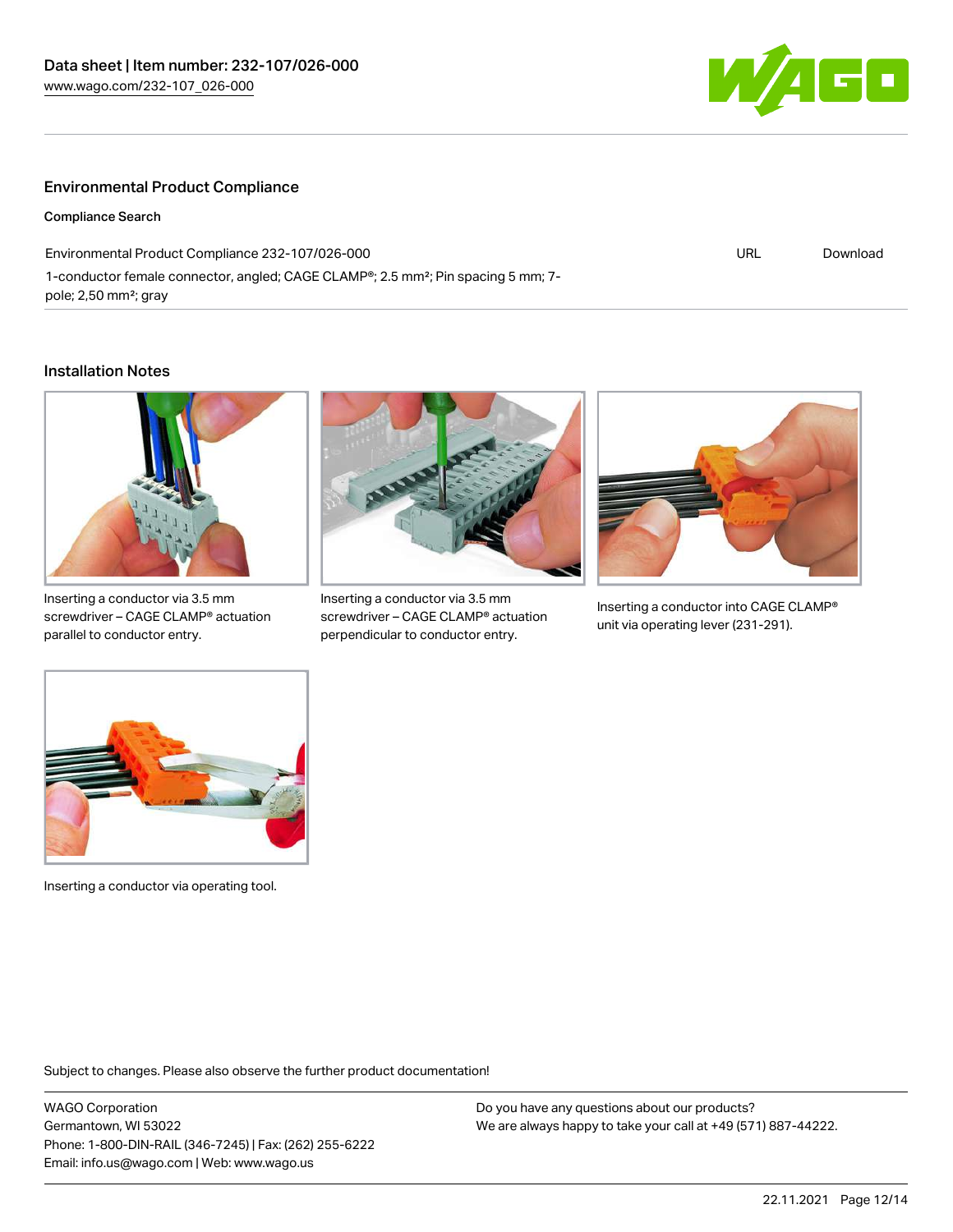



Coding a female connector by removing coding finger(s).



Testing – female connector with CAGE CLAMP®

Integrated test ports for testing perpendicular to conductor entry via 2 or 2.3 mm Ø test plug

#### Installation



Male connector with strain relief plate



Strain relief housing shown with a male connector equipped with CAGE CLAMP®

Subject to changes. Please also observe the further product documentation!

WAGO Corporation Germantown, WI 53022 Phone: 1-800-DIN-RAIL (346-7245) | Fax: (262) 255-6222 Email: info.us@wago.com | Web: www.wago.us